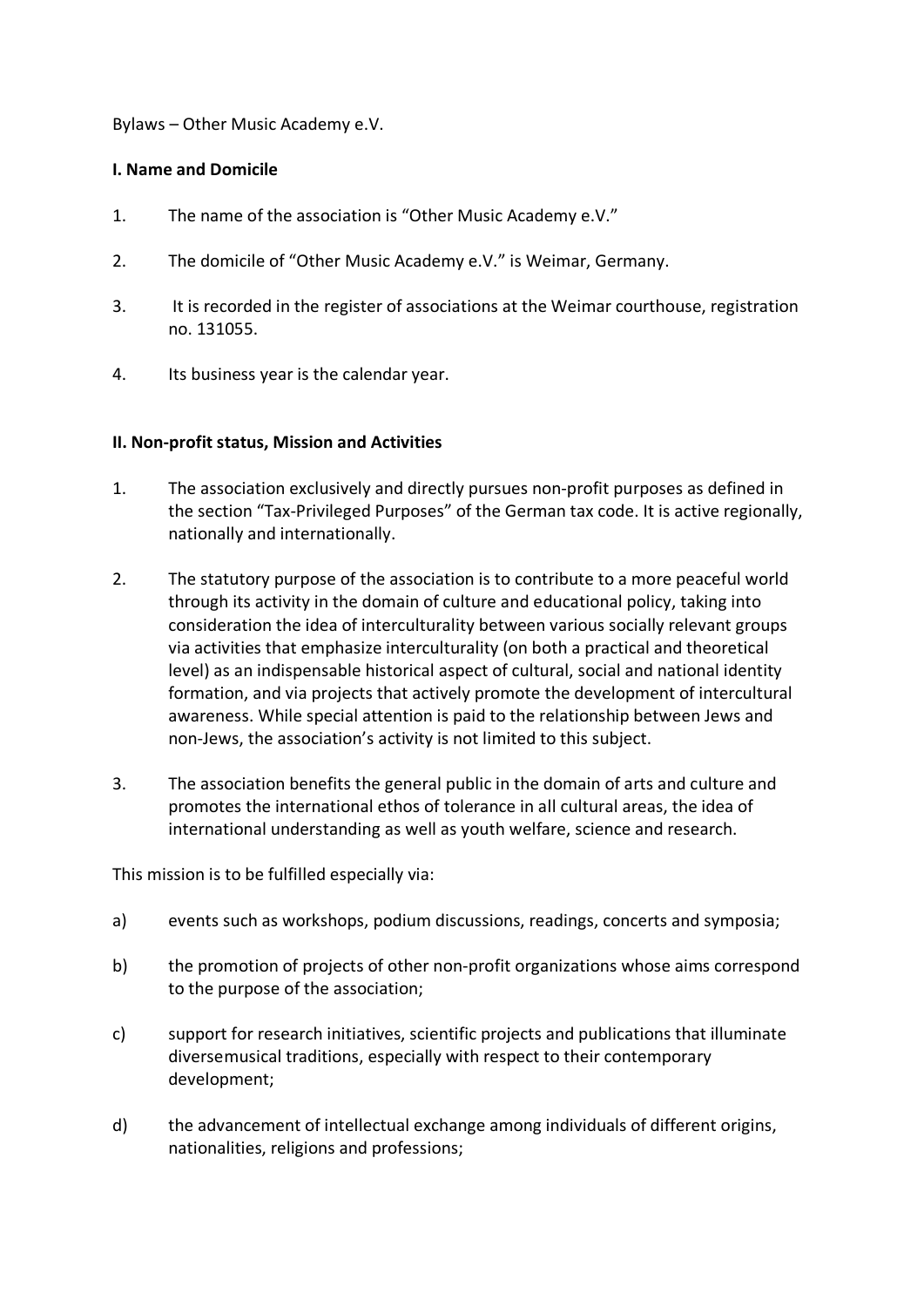- e) courses, projects and workshops in the field of extracurricular youth education combined with cultural, political and international youth work. This aspect of the association's activity aims to further the mission of youth welfare and to support young adults in their development toward becoming responsible and communityminded individuals, in cooperation with social and cultural institutions and with school, vocational and university education systems in Germany and around the world;
- f) the ongoing development of international networks between institutions and cultural organizations that pursue similar goals and are likewise committed to the idea of Europe and international understanding.

The association's purposes can also be realized via the procurement and forwarding of financial and material resources to tax-privileged bodies and legal persons under public law which are designated as non-profit under German domestic tax law.

4. "Other Music Academy" is a non-profit association. It does not pursue first and foremost its own financial gain. The association's funds may be used for statutory purposes only. No person may benefit from expenditures that are foreign to the mission of the association or from disproportionately high financial remuneration. Members do not receive benefits from the association's funds in their capacity as members.

# **III. Membership**

1. Every legal or natural person, regardless of their citizenship or religious affiliation, can apply to become a member through a written declaration addressed to the Executive Board, provided they recognize the bylaws of the association.

The association has full members and sustaining members.

2. The Executive Board decides by simple majority whether to accept an applicant for membership. It then informs the applicant of its decision in writing. In case of an applicant's rejection by the Board, a General Assembly meeting can be called to reach a final decision.

3. Every full member has the right to vote in the General Assembly. All members pay membership fees in accordance with the applicable membership fee rules.

4. Membership is terminated by the resignation, cancellation, exclusion or death of the member.

5. Notice of resignation is to be submitted to the Executive Board in writing a minimum of four weeks before the end of the calendar year.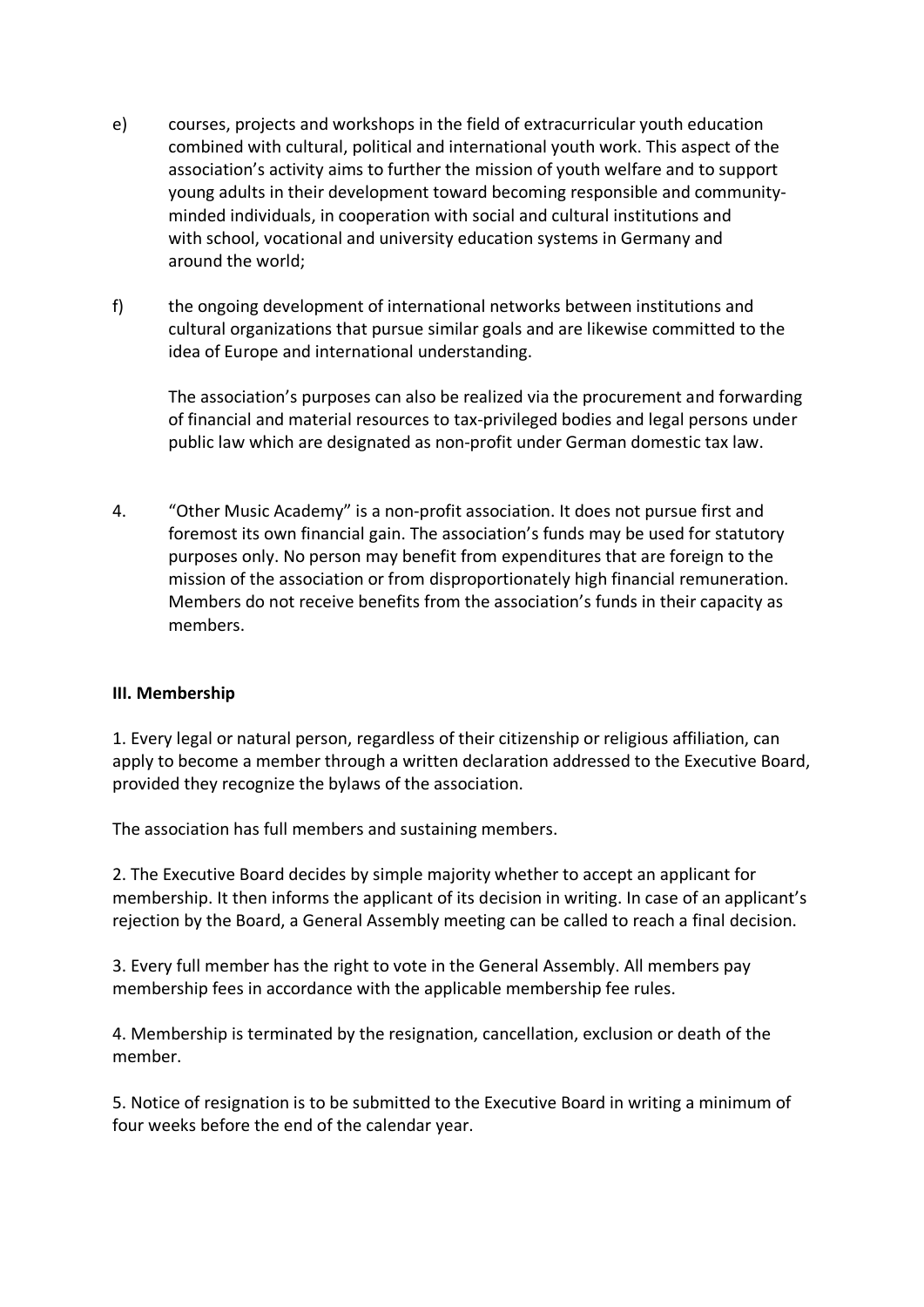6. Membership will be cancelled if a member's contribution payments are two or more years overdue. The cancellation takes effect at the end of the calendar year. Members will be informed in writing of overdue membership fees in the last quarter of the respective calendar year.

7. A member can be expelled if his or her actions or behavior have caused damage to the association or its public image. The decision to expel is made by the Executive Board. The member is to be informed of the decision in writing by letter. An appeal contesting an expulsion may be submitted to the General Assembly, which makes the final decision. Until a final decision is made, the membership is suspended.

8. Sponsoring membership:

Sponsoring membership is acquired via a written confirmation of the member's willingness to support and the acceptance of the latter by the Executive Board. In this respect, the decision to grant membership rests with the Executive Board alone. Sponsoring members support the association financially and non-materially. They can influence the activity of the association and the decisions of the General Assembly through their proposals and suggestions. Supporting members have no voting rights.

9. Upon termination of a membership, all claims and rights against the association arising from membership also expire.

# **IV. Bodies of the Association**

The bodies of the association are:

- a) the General Assembly
- b) the Supervisory Board
- c) the Executive Board

# **V. The General Assembly**

1. The General Assembly is the ultimate decision-making body of the association. A regular General Assembly is to be convened every financial year. The Executive Board convenes the General Assembly by letter at least four weeks prior to the announced date. The invitation contains a draft of the agenda. Members may supplement this proposed agenda with additional topics up to 7 days prior to the start of the General Assembly. The General Assembly will decide whether to include each of these suggestions at the start of the meeting. Every member has the right to participate in the General Assembly.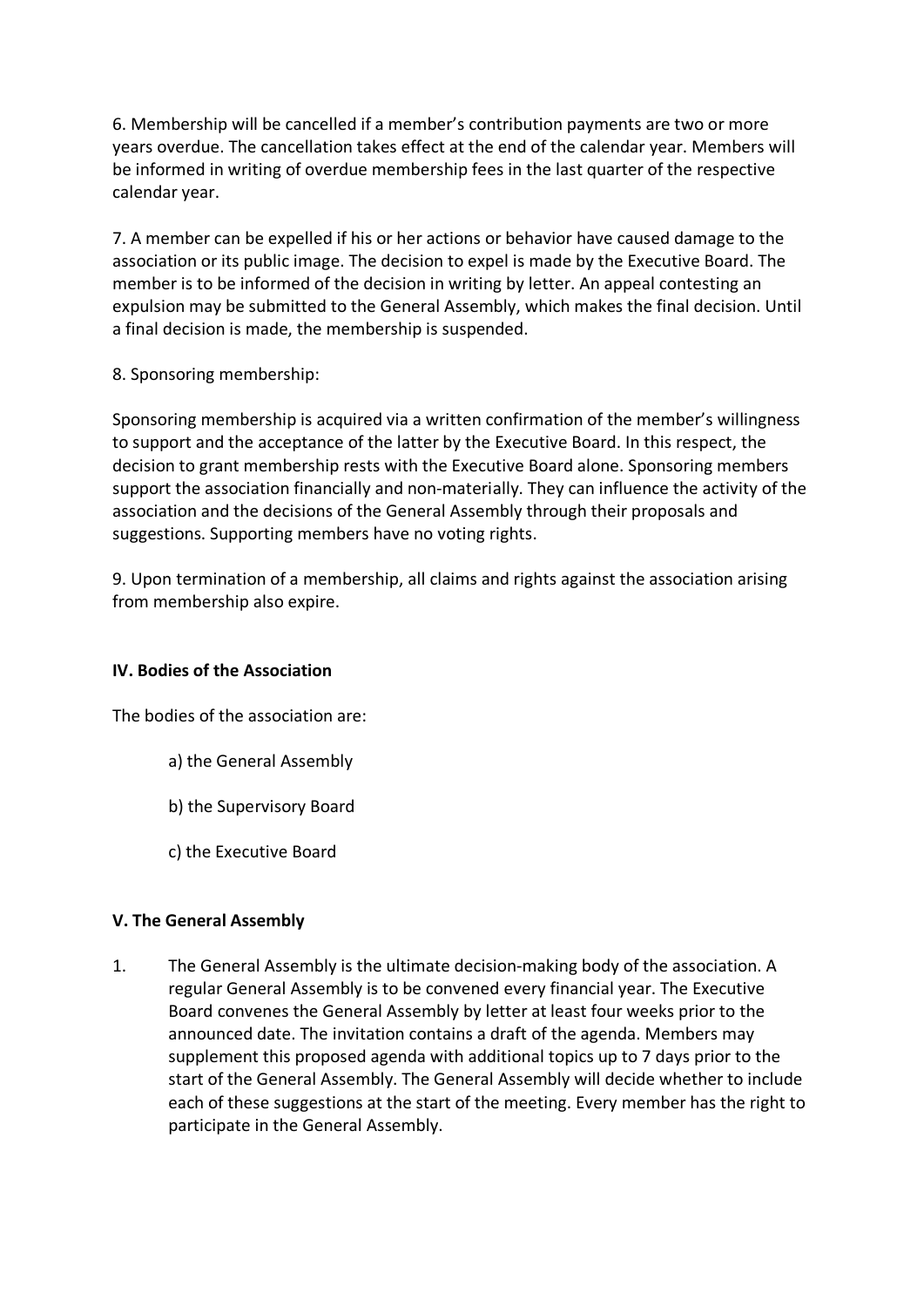- 2. The General Assembly is responsible for all fundamental matters insofar as these do not fall under the responsibility of the Supervisory Board or the Executive Board. In particular, it is responsible for the following:
	- a) electing and dismissing members of the Executive Board and the Supervisory Board;
	- b) processing requests from members;
	- c) formally approving the actions of the Supervisory Board and the Executive Board;
	- d) determining the membership fee rules;
	- e) modifying the bylaws;
	- f) formally accepting auditing reports;
	- g) dissolving the association;
	- h) excluding members, in the case of an appeal against the decision of the Executive Board in accordance with Section III Paragraph 7.
- 3. A regular General Assembly meeting will be convened once a year by the Executive Board. In addition, an extraordinary General Assembly meeting can be convened if deemed necessary by the Supervisory Board and/or the Executive Board, or if requested with reasoned justification by at least 1/3 of the members. An invitation, containing the agenda, will be sent in writing via mail, fax or email at least four weeks prior to the date established for the meeting.
- 4. The General Assembly is conducted by the Executive Board, which chooses the chairperson and the minute-taker. The General Assembly makes its decisions by simple majority. In the event of a tie, the motion shall be considered rejected. Each member of the General Assembly has one vote. A member may authorize another member in writing to represent his or her vote. This authorization must beissued separately for each meeting. A member may not represent more than two votes of other members.
- 5. Amendments to the bylaws and/or the decision to dissolve the association can only be passed if at least 50% of the members entitled to vote are present or represented by proxy. If a General Assembly is not quorate, an hour after the absence of a quorum has been verified another General Assembly may be convened on the same day. This Assembly shall then be quorate irrespective of the number of members present. If this procedure is adopted, a notice to that effect must be included in the I nvitation.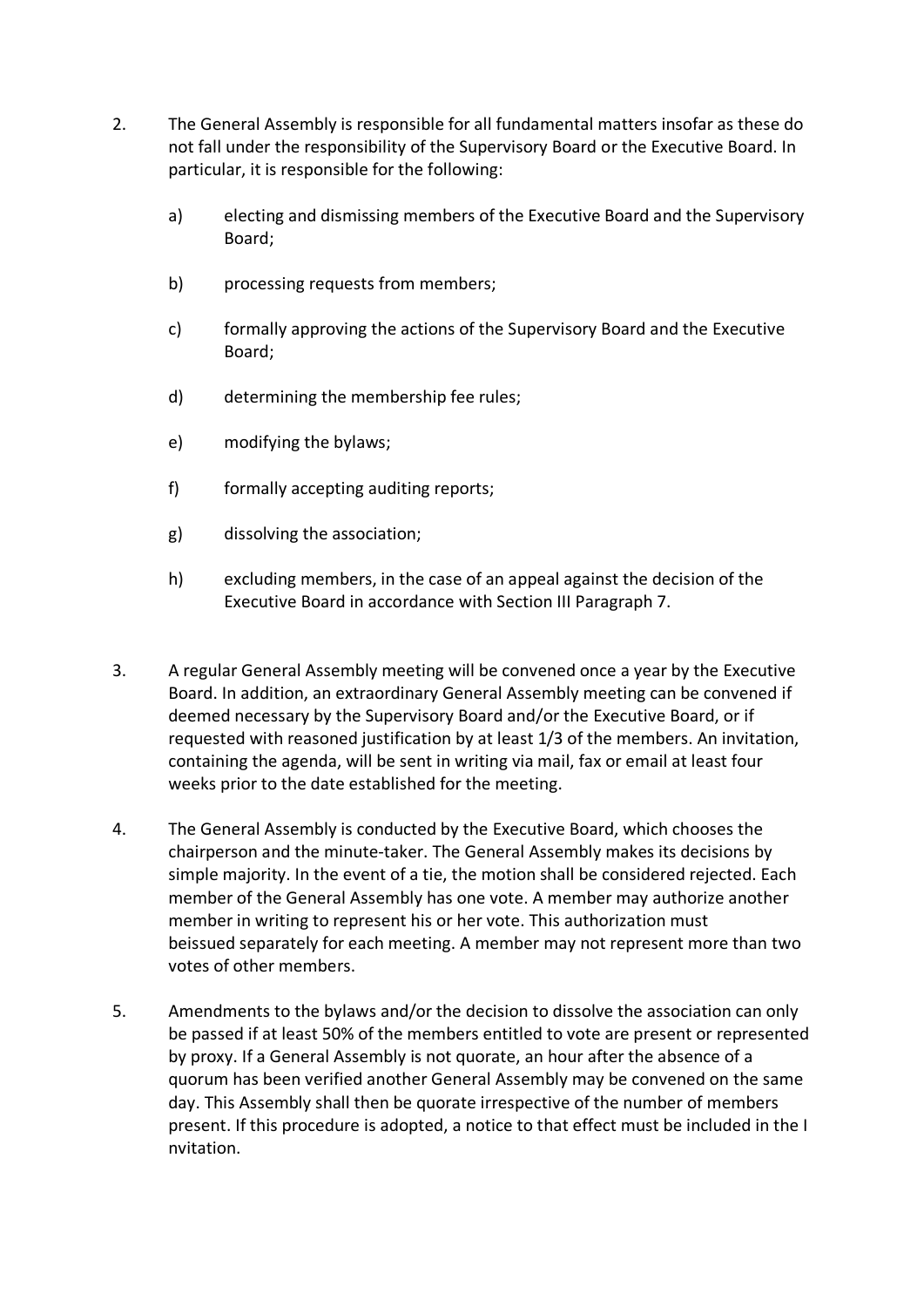- 6. Amendments to the bylaws and the decision to dissolve the association each require a two-thirds majority of valid votes submitted. Amendments to the bylaws that are requested by courts, supervisory or financial authorities for formal reasons may be made by Supervisory Board on its own.
- 7. The decisions of the General Assembly are to be recorded in the written minutes of the meeting. The minutes are to be signed by the chairperson of the association and by the minute-taker.
- 8. General Assembly meetings are generally held at the domicile of the association. However, the Executive Board may decide, as appropriate, to hold an ordinary or an extraordinary General Assembly meeting by exception at another location in Germany.

## **VI. The Supervisory Board – Composition and Operation**

- 1. The Supervisory Board consists of at least three and at most seven voluntary members who are not part of the Executive Board.
- 2. The Executive Board participates in meetings of the Supervisory Board upon invitation in an advisory capacity.
- 3. The term of office for members of the Supervisory Board is four years. The term of office of a member of the Supervisory Board ends through
	- a) expiration of the term of office;

b) resignation tendered in writing by the member to the General Assembly; this document is to be presented to the Executive Board;

- c) by decision of the General Assembly in the event of important reasons;
- d) ending membership in the association.
- 4. The term of office of a member of the Supervisory Board can be renewed indefinitely via re-election.
- 5. In the event that a member of the Supervisory Board elected by the General Assembly withdraws from his/her position, the candidate to have received the highest number of votes in the previous election will succeed the member until the next ordinary General Assembly, which will appoint a new Supervisory Board member for the remainder of the outgoing member's term of office. If replacement via this procedure is not possible, the Supervisory Board will elect a substitute member from among the full members of the association for the remainder of the outgoing member's term of office.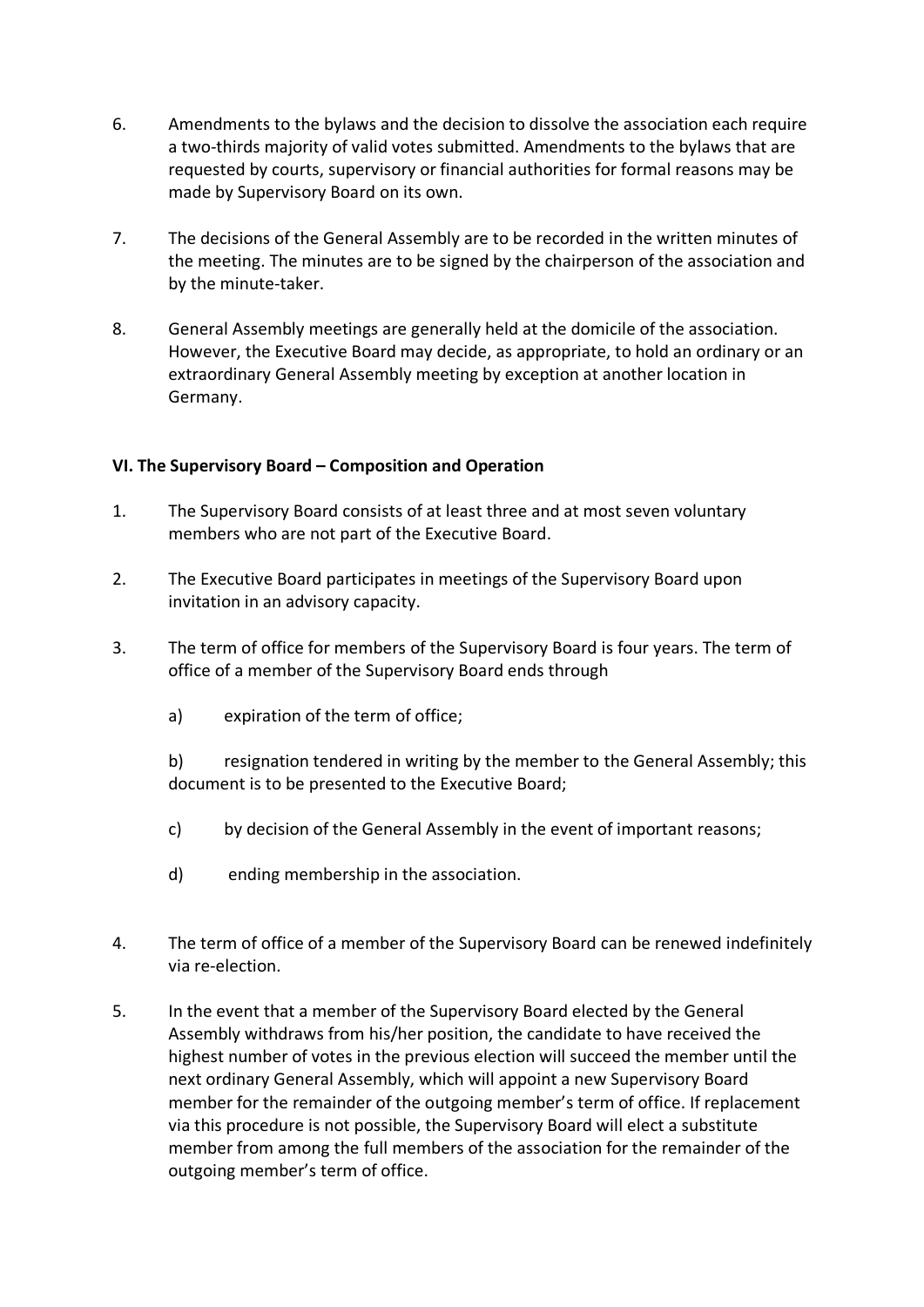- 6. The Supervisory Board is a collegial body. After each new election, it elects a chairperson and deputy-chairperson from among its members. The chairperson is the spokesperson of the Supervisory Board. The Supervisory Board is represented before the Executive Board by the chairperson based on decisions made in writing.
- 7. The Supervisory Board decides independently on its rules of procedure.
- 8. The chairperson (or, in case of incapability, the deputy chairperson) of the Supervisory Board shall convene at least one meeting a year, stating the agenda in the invitation. Further details are regulated by the rules of procedure.
- 9. The Supervisory Board makes its decisions by simple majority. Decisions are to be recorded in writing.

#### **VII. The Supervisory Board – Responsibilities**

- 1. The Supervisory Board is a voluntary body that advises and monitors the proper and statutory management of the Executive Board. The Supervisory Board supports the Executive Board in defining, planning and implementing the association's conceptual and strategic orientation. The Supervisory Board represents the association before the Executive Board.
- 2. The members of the Supervisory Board are obliged to fulfill their statutory obligations personally.
- 3. If the Supervisory Board approves the annual financial statement, it will recommend the discharge of the Executive Board to the General Assembly.
- 4. The Supervisory Board also decides on questions regarding
	- a) the completion, modification and termination of service and employment contracts with the Executive Board;
	- b) the acquisition, sale and encumbrance of real estate and equivalent rights;
	- c) the taking out of loans of over 10,000 euros per calendar year;
	- d) the association's participation in companies.

#### **VIII. The Executive Board**

1. As defined by Section 26 of the German Civil Code (BGB), the Executive Board consists of the chairperson, a vice-chairperson, a treasurer and up to three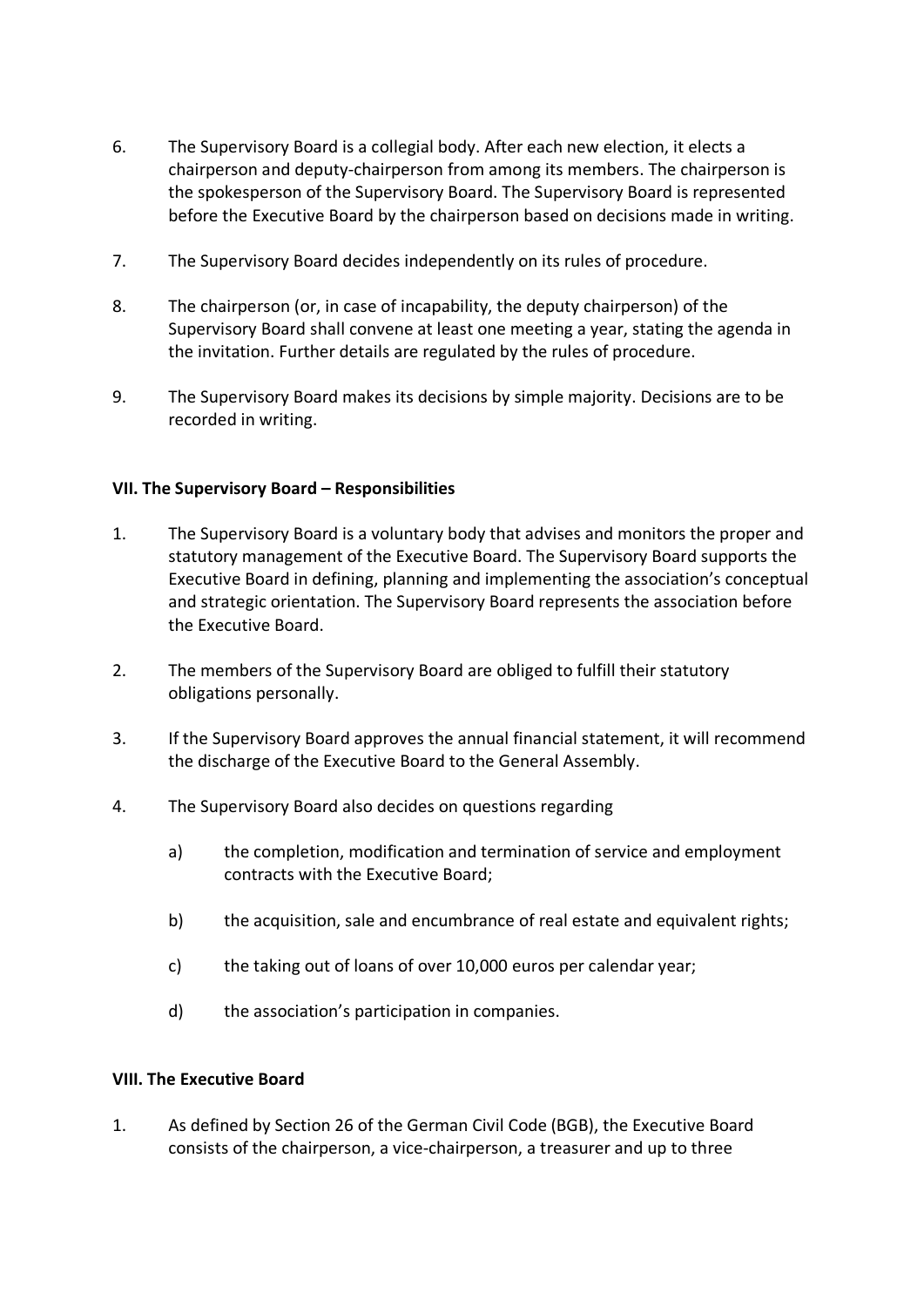additional board members. The association will be represented in each case by two board members acting together.

- 2. The conclusion, amendment or termination of contracts which the Executive Board makes with itself as a body authorized to represent other, legally independent enterprises of the association require the written consent of Supervisory Board.
- 3. The Executive Board is independently responsible for managing the affairs of the association. It is responsible for implementing the resolutions of the General Assembly and the Supervisory Board and informs the latter regarding important matters of the association. The Executive Board is responsible for ensuring
	- a) compliance with the statutory objectives;

b) the definition, planning and implementation of the conceptual and strategic orientation of the association;

c) compliance with legal regulations.

The Executive Board is responsible for the timely establishment of the association's economic and investment plan, for the timely preparation of its annual financial statement and for producing its annual report. The Executive Board decides on the admission and the expulsion of members of the association by simple majority.

- 4. The board is authorized to instruct and to discipline employees and all other staff members of the association.
- 5. The Executive Board is appointed by the General Assembly for a period of five years. Reappointment is permissible.
- 6. The Executive Board decides independently on its rules of procedure.
- 7. The Executive Board elects a chairperson, deputy chairperson and treasurer at its first meeting.
- 8. The Executive Board makes its decisions by simple majority. In the event of a tie, the chairperson has the deciding vote. Written minutes are to be kept of all decisions. The Executive Board may also vote in writing (by circulation procedure, fax or email) if no board member objects. The result of such a written decision is to be recorded in the minutes of the next Executive Board meeting.
- 9. The General Assembly can appoint a representative to carry out Executive Board duties or portions of those duties in accordance with Section 30 of the German Civil Code (BGB).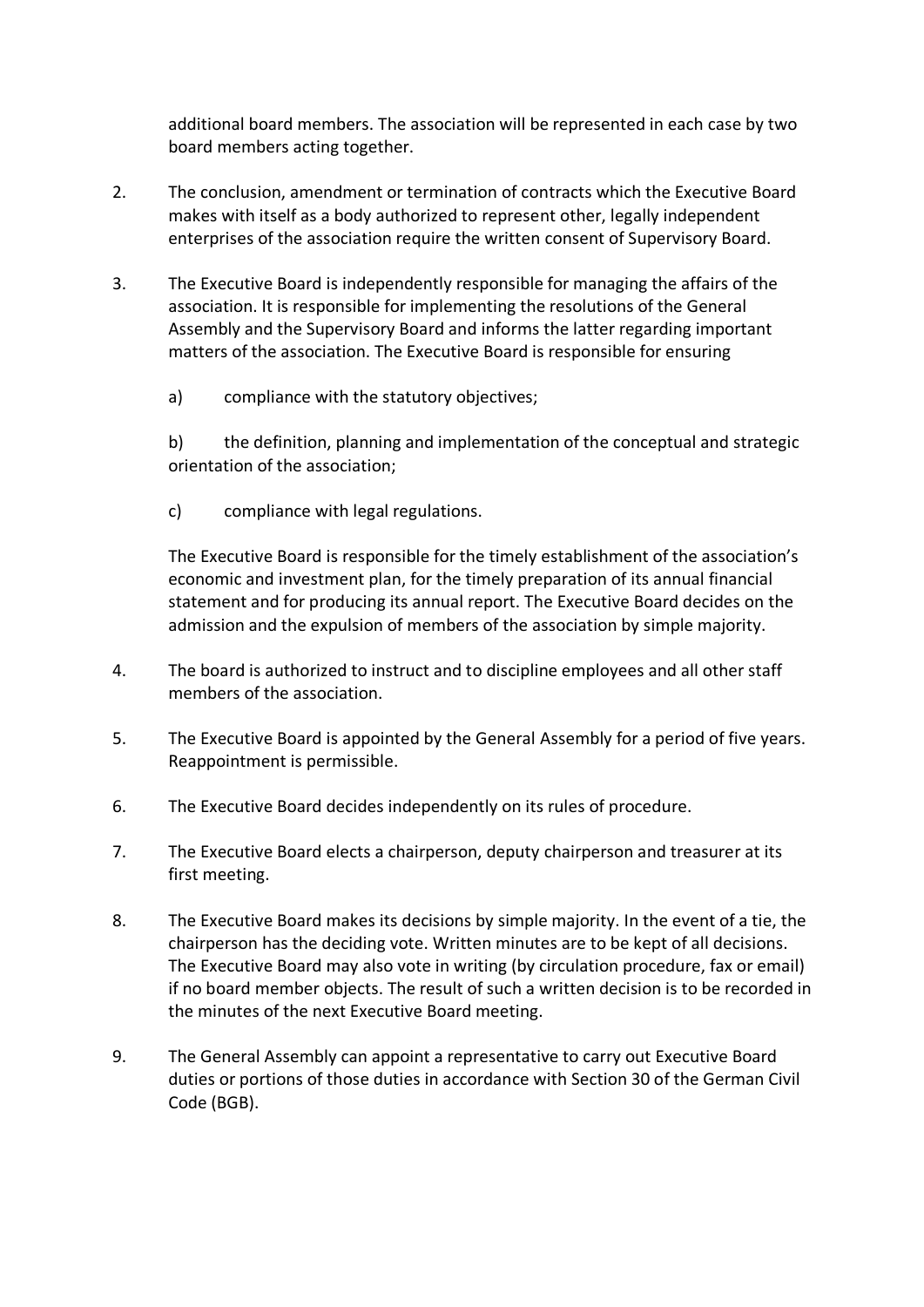10. The Executive Board can appoint a managing director to manage the affairs of the association, who can be authorized to act as the association's special representative. Details are to be regulated separately in the Executive Board's rules of procedure.

## **IX. Compensation for Activities on Behalf of the Association**

- 1. In principle, the association's bodies exercise their functions on a voluntary basis. However, Executive Board members may be paid a reasonable remuneration for their Board-related activities. The amount of remuneration is decided by the Supervisory Board.
- 2. Upon decision of the Executive Board, voluntary helpers of the association may receive a reasonable remuneration in accordance with Section 3 no. 26 or Section 3 no. 26 of the German Income Tax Act (EStG).
- 3. Additionally, the members and staff of the association are entitled to reimbursement of costs according to Section 670 of the German Civil Code (BGB). Receipts for transportation and travel expenses, post, telephone, and other costs incurred through work for the association will be reimbursed as long as the receipt or expenses list is valid and in proper condition. The board can set limits on the amount of reimbursement in consideration of tax law following Section 670 BGB.

# **X. Budget/Membership dues**

- 1. The amount of membership dues is suggested by the Executive Board and determined by the General Assembly. The Executive Board may allow a reduction in membership dues upon request.
- 2. Between meetings of the General Assembly, the Executive Board discusses and decides how finances are to be acquired and disbursed in accordance with the bylaws. It is required to fulfill this task solidly.
- 3. Following the end of each business year, the treasurer creates the association's annual financial report. This report must include complete information about the acquisition and expenditure of funds. The report is to be presented to the General Assembly for confirmation. The General Assembly can decide to engage an independent financial expert to examine the financial report.

# **XI. Ending the Association's Activity/Dissolving the Association**

1. The association may be dissolved by an act of the General Assembly during a meeting called specifically for this purpose. Such an act requires a three-fourths majority of the attending members.